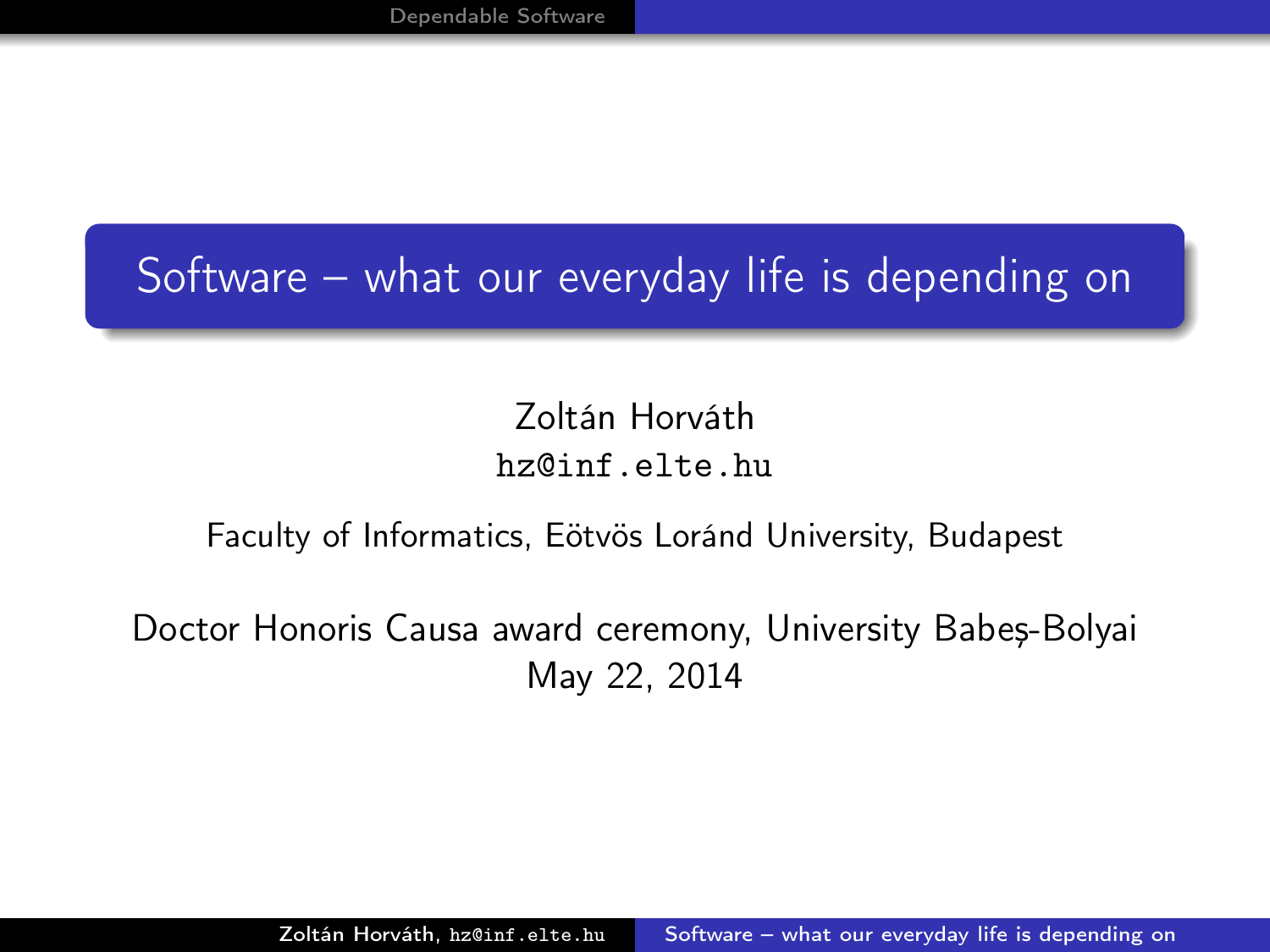# Software – what our everyday life is depending on

- **•** communication: phone, e-mail, social media
- **•** navigation
- **•** home banking
- healthcare administration, medical devices
- $\bullet$  car in-vechile software: diagnostic, safety, driver assistance
- aircraft autopilot control system ("Who's really flying the plane?")
- nuclear power plant control system safety software

<span id="page-1-0"></span>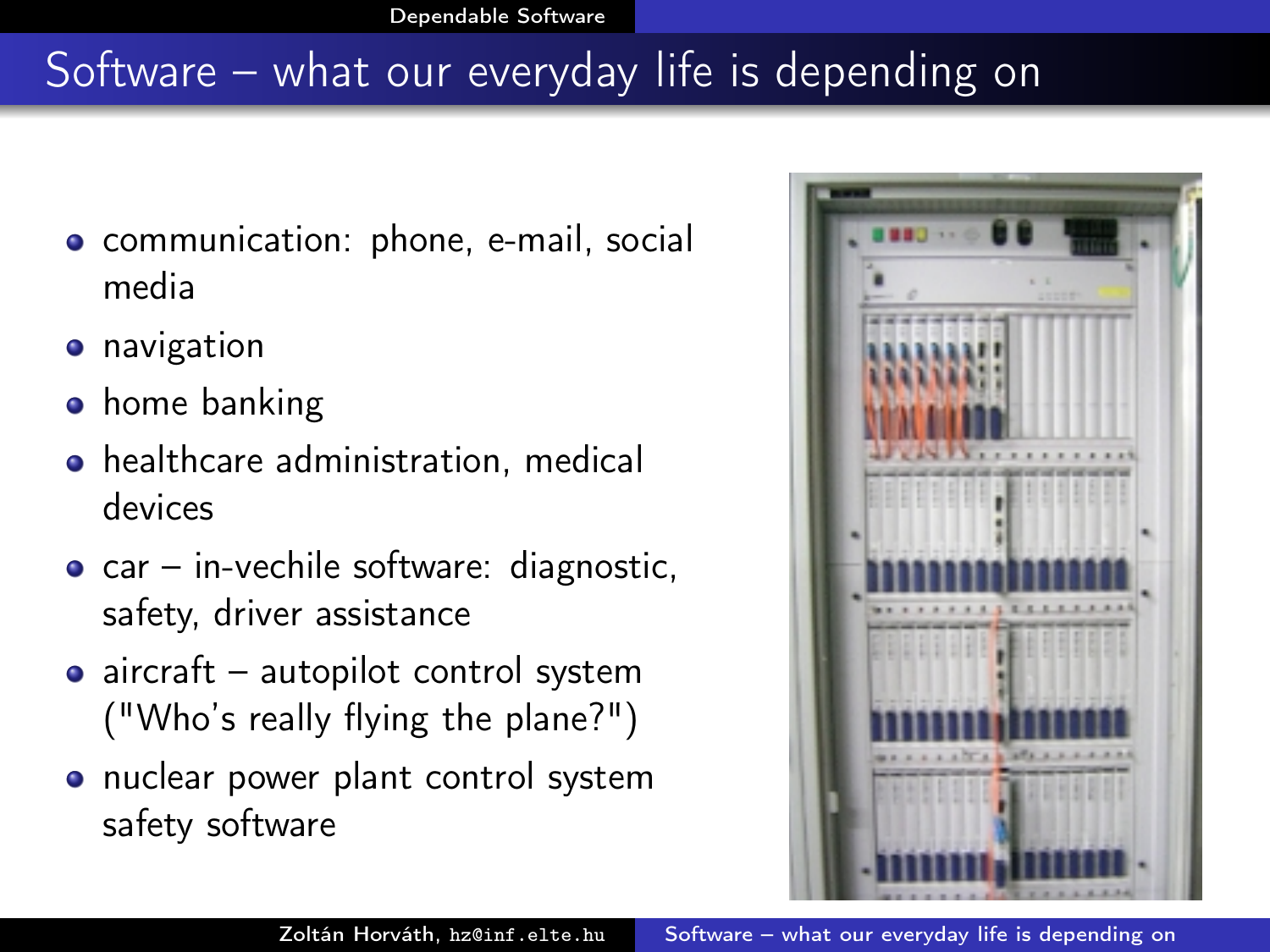#### Infamous software bugs

The Mars Climate Orbiter doesn't orbit (1998, metric system, \$327.6 million)

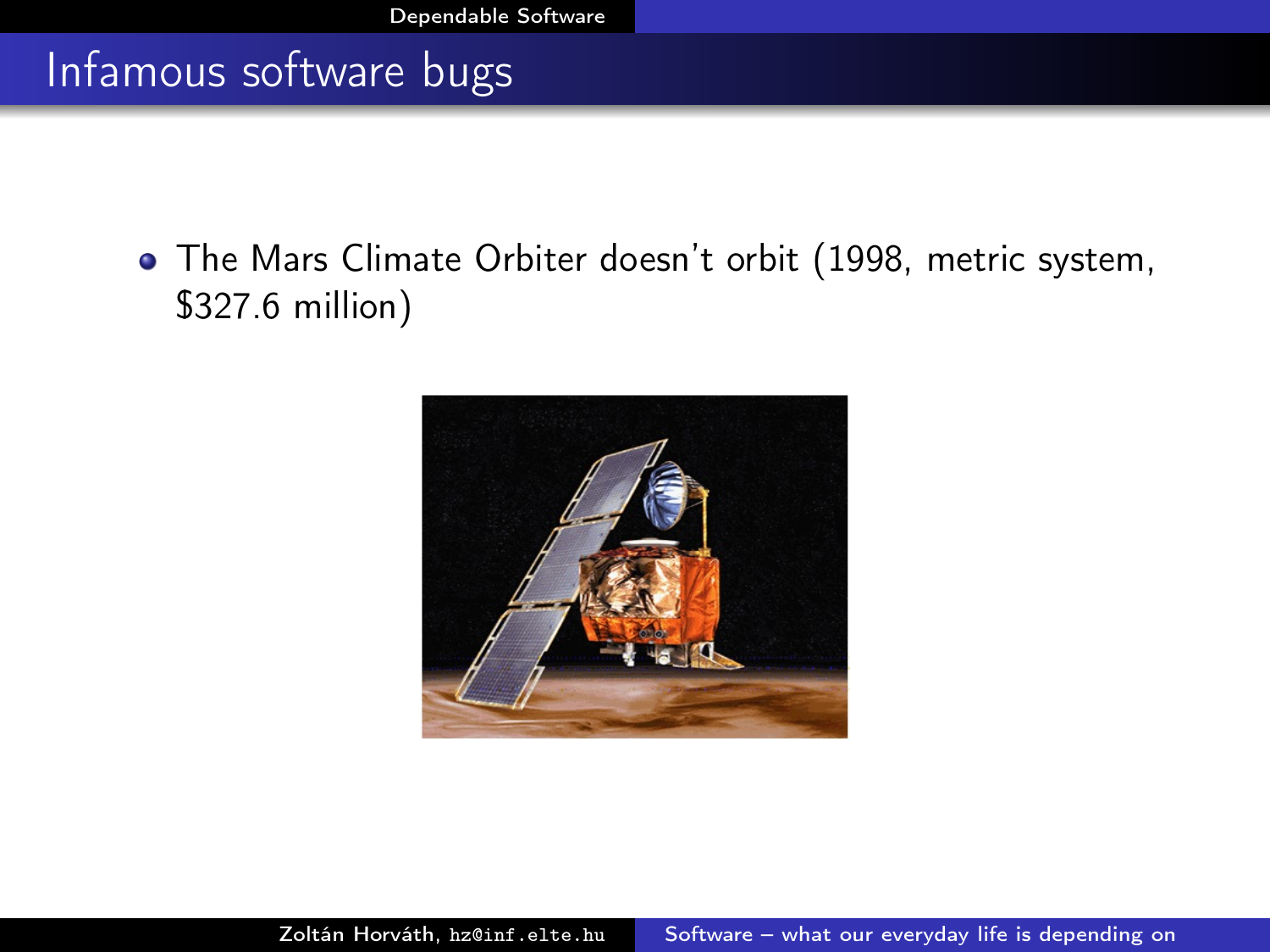- Call waiting ... and waiting ... and waiting (On Jan. 15, 1990, around 60,000 AT&T custumers, congestion lead to cascade reset of 114 switches)
- Therac-25 Medical Accelerator disaster (1985, race condition, two modes)
- Soviet early-warning system (Sep. 23, 1983, Petrov)

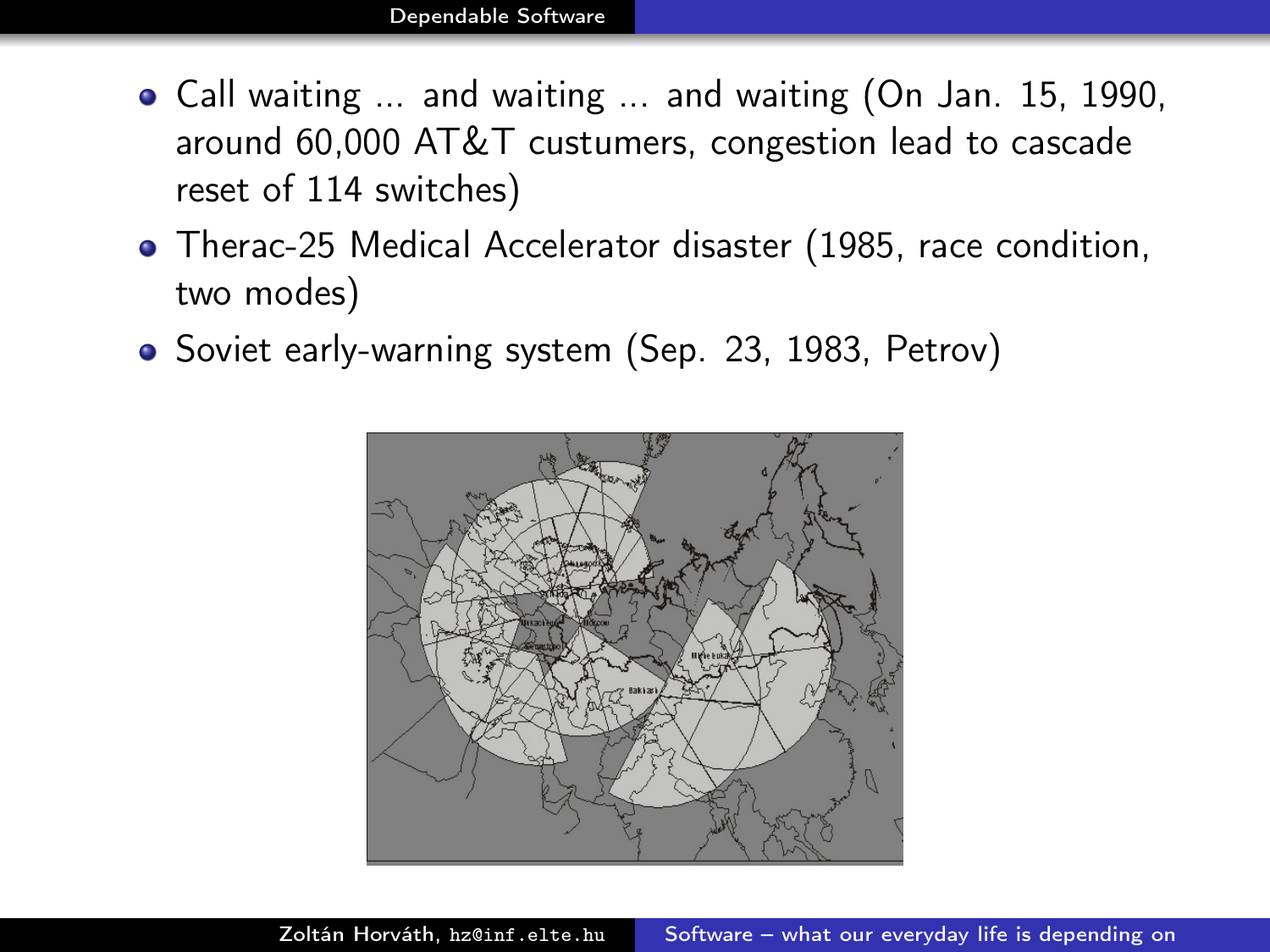Nuclear Power Plant shutdown (June 5, 2008, USA, software update in a distributed system)



- Ford in-vechile software failiure hw. reset at Körösfő (2014)
- Samsung mobile network connection error (2014, flight mode off and on)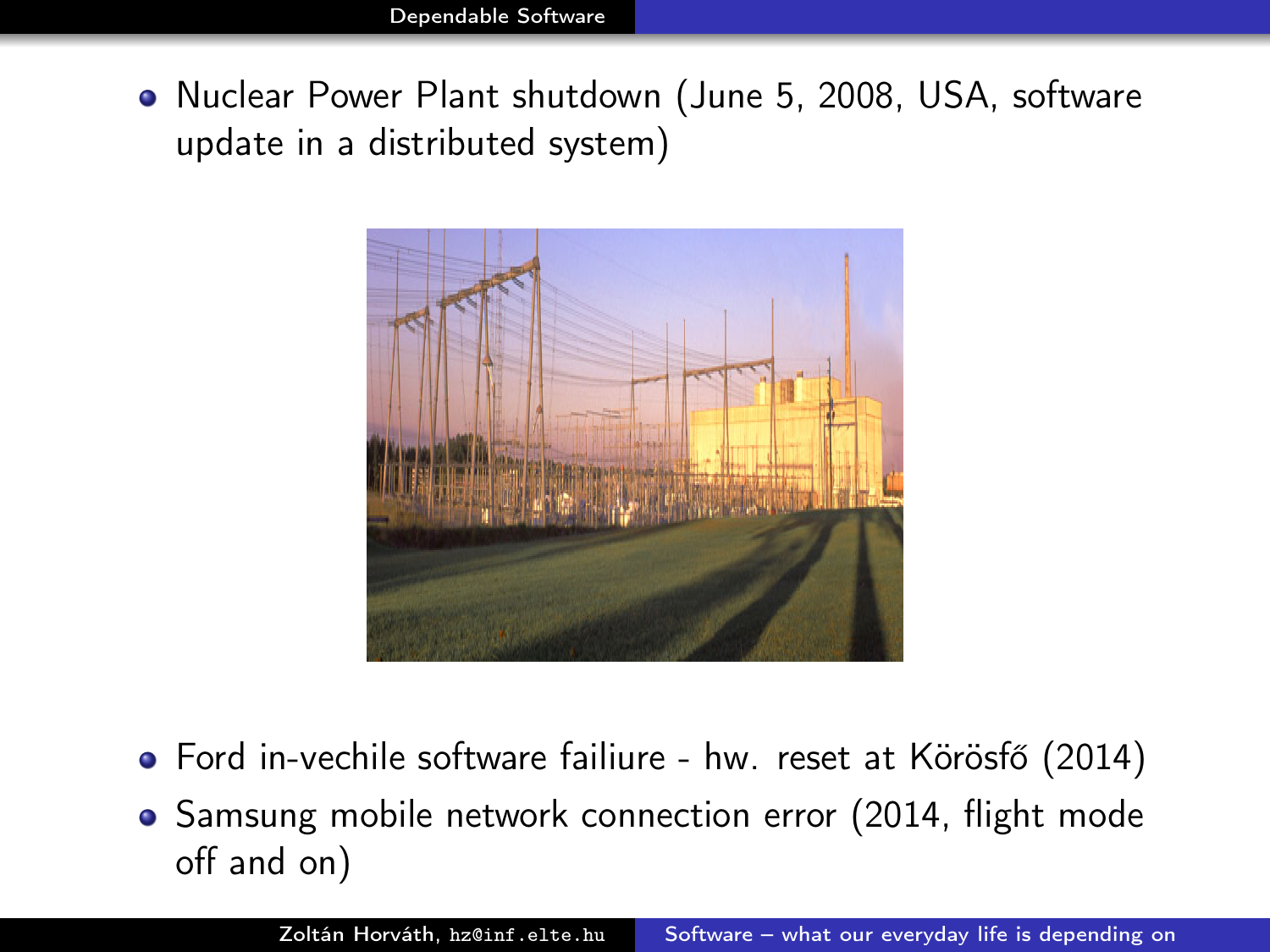[Dependable Software](#page-1-0)

#### Correctness of Distributed programs



- interleaving, branching time semantics of distributed and parallel programs
- **•** testing of properties, reachable states
- **•** specification of the problem to solve
- **•** static verification, analysis, calculation of reachable states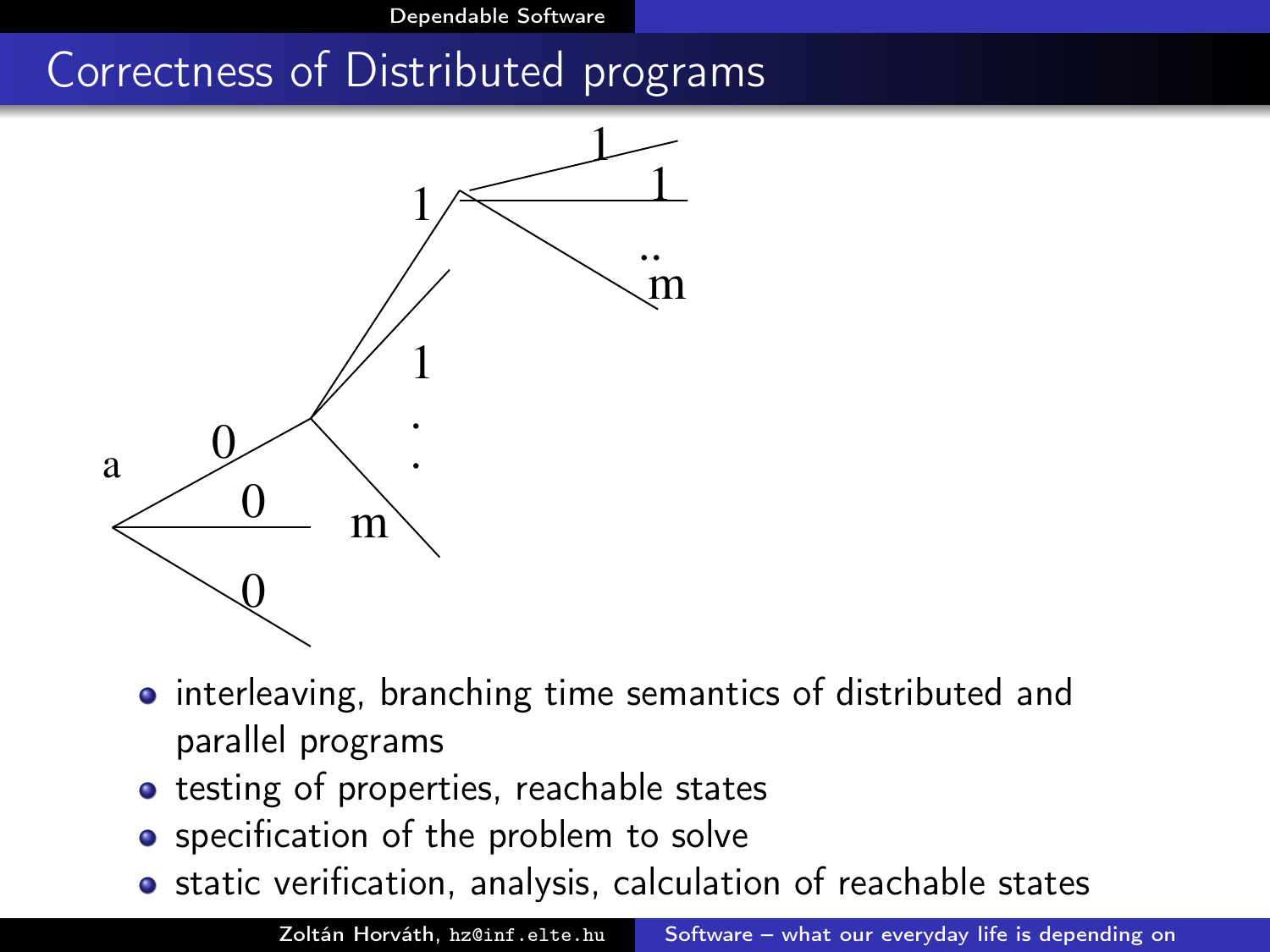[Dependable Software](#page-1-0)

#### Always true is not always invariant

- P invariant P holds initialy and P is preserved (also in unreachable states)
- P2 always true P2 holds in all reachable states

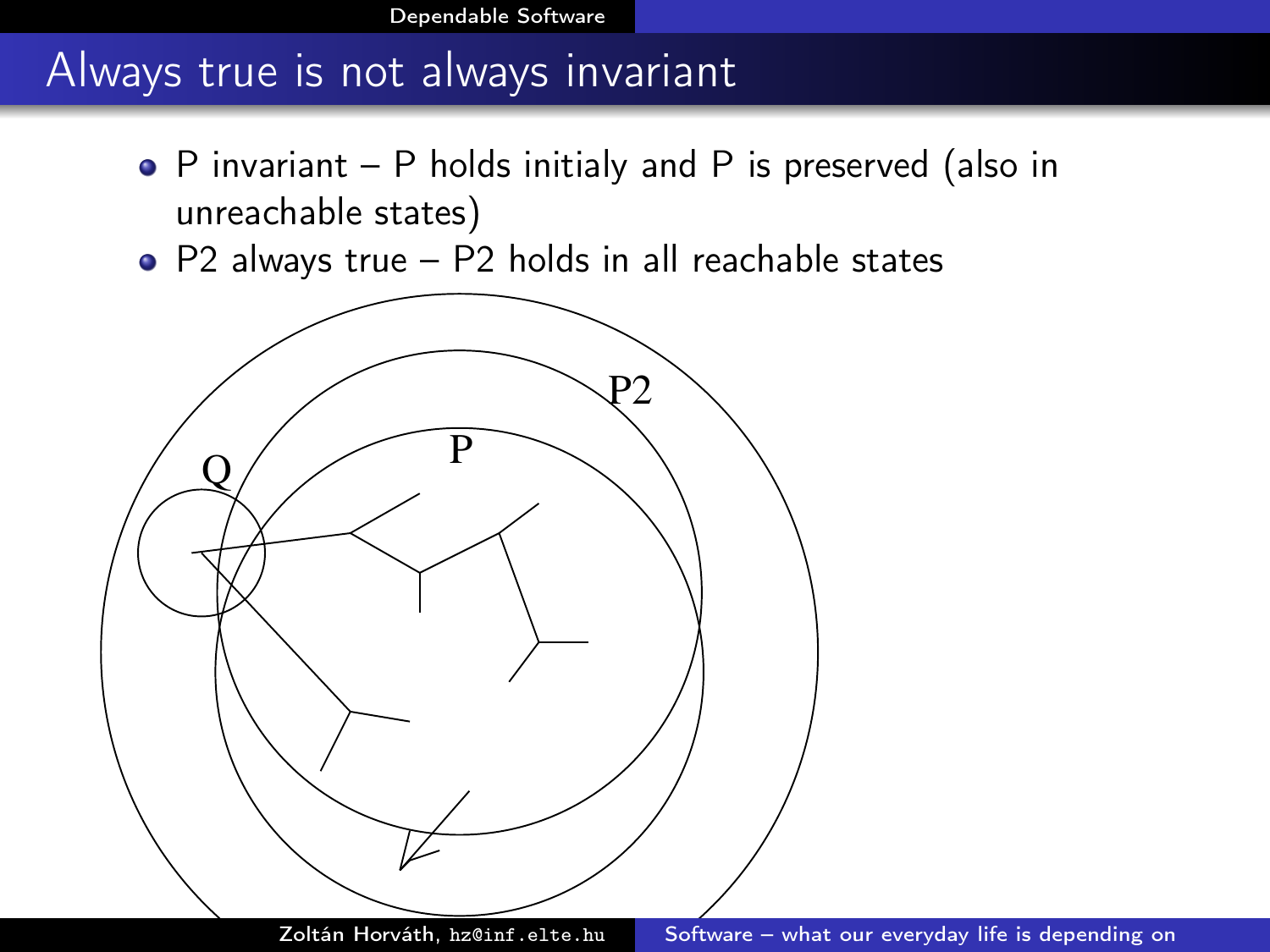Programmig languages support for software quality and correctness

Functional programming languages

- strong type systems
- 5-10 times less Line Of Code less errors
- parallel, multicore evaluation
- referential trancparency, equational reasoning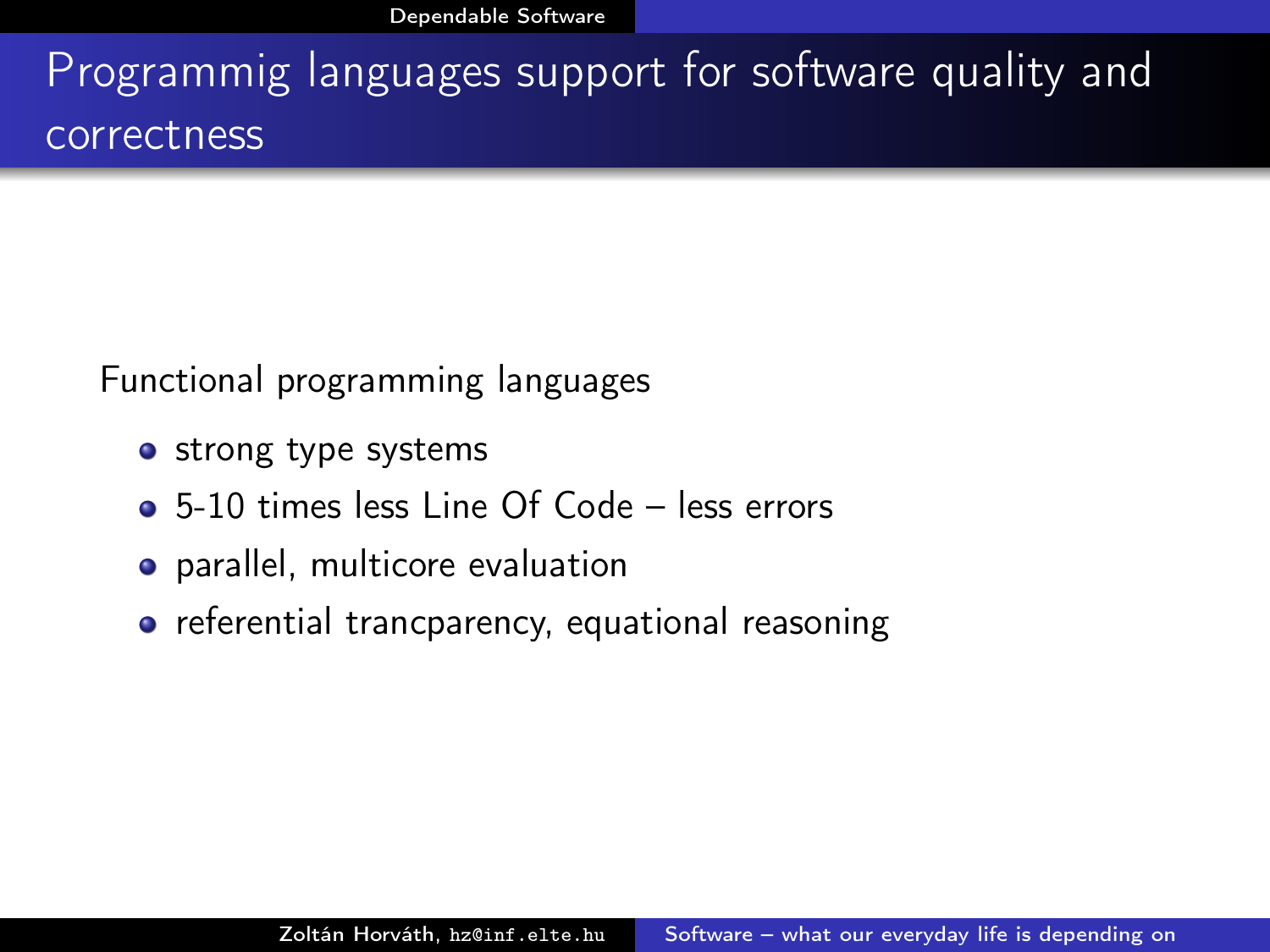#### Parallelism and Functional Programming

- DClean a coordination language for type safe distributed cooperation of Clean programs - with Viktória Zsók, Zoltán Hernyák
- Sparkle-T proof tool for temporal properties (e.g. invariants) of Clean programs - with Máté Tejfel and Tamás Kozsik
- Static analysis to support code comprehension at industrial level in Erlang - with Melinda Tóth, István Bozó and others
- Paraphrase property preserving transformations of Erlang programs to enable parallel multicore execution - with Tamás Kozsik, Melinda Tóth, István Bozó, Judit Kőszegi, Dániel Horpácsi, Viktória Fördős and others